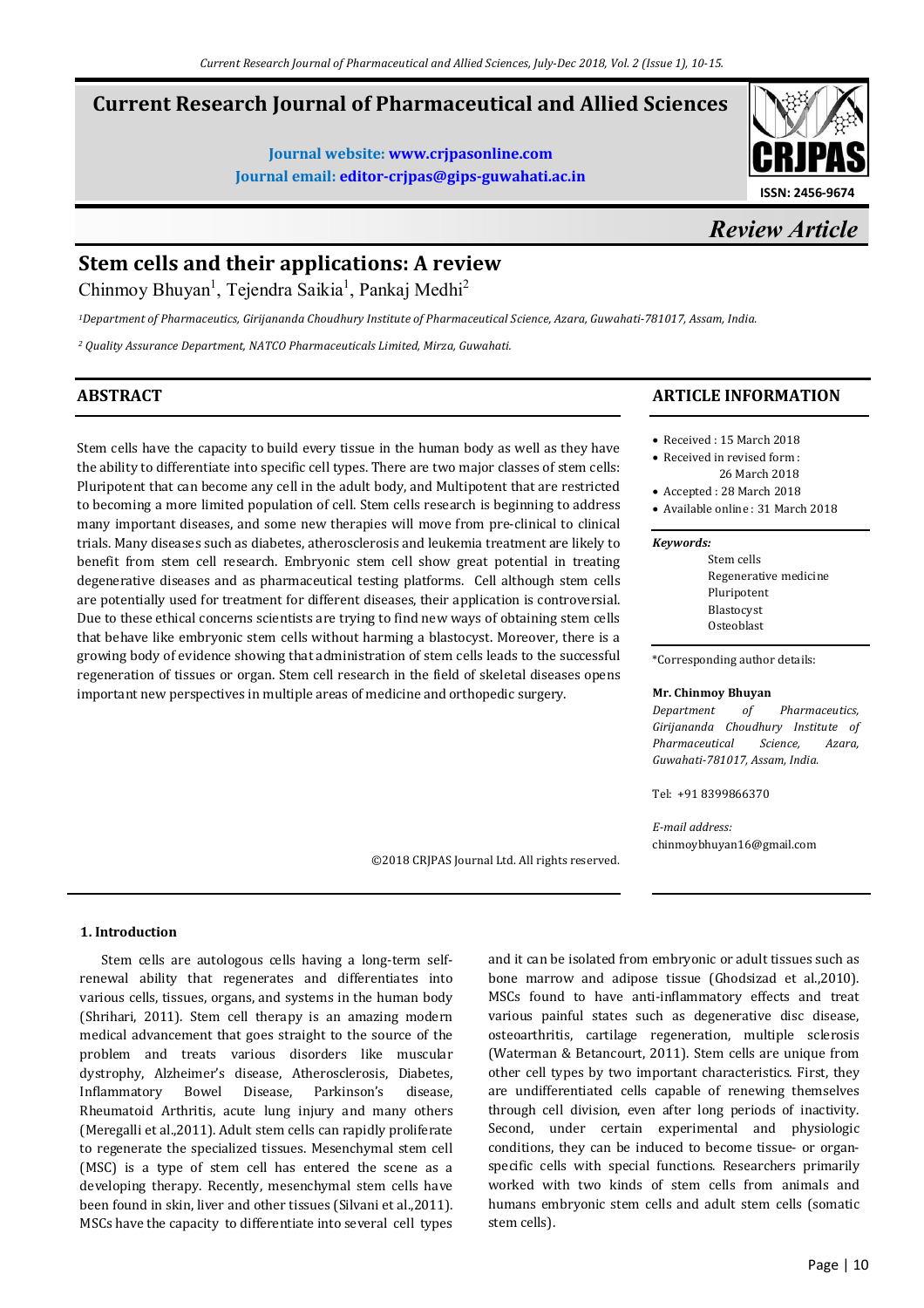*Embryonic stem cells*: Embryonic stem cells (ES cells) are unique biological entities that have the ability both to reproduce themselves endlessly and to give rise to all specialized cell types of the body. The capacity to form all cell types is called "pluripotency". This property is normally restricted to cells that only exist for a few days in the early embryo before formation of the initial body plan. ES cells, however, preserve pluripotency even after massive expansion in the laboratory. Therefore, they can in principle provide a continuous supply of specialized cells for basic research, disease modeling, drug testing, and possibly future cell replacement therapies. ES cells are produced from early embryos called blastocysts. Blastocysts are the stage before implantation into the uterus or formation of specialized tissues. They contain up to 100 unspecialized cells that are pluripotent and will act as founders for the entire body if the embryo implants. Pluripotent cells in the embryo do not maintain themselves after implantation but turn into specialized cells, a process called differentiation. In the laboratory, however, it is possible to induce a state called selfrenewal in which the cells multiply without differentiation. ES cell self-renewal depends on specific signals called growth factors.

*Mesenchymal stem cells (MSCS):* The mesenchymal stem cells (MSCs) in the adult bone marrow are necessary for the body to generate tissues such as bone, cartilage, muscle, ligament, tendon, adipose, and bone marrow.. Reproducible differentiation of human embryonic stem cells (hESCs) into MSCs does not require the use of any feeder layer. MSC stem cells can be grown for many generations in the laboratory and still retain a stable morphology and normal chromosome complement. MSCs, are contact inhibited, can be grown in culture for about 20 to 25 passages, have an immunophenotype same to bone marrow MSCs positive (CD34, CD45, CD44, CD13, CD73, CD90, CD105) human leukocyte antigen [HLA]-ABC, and stage-specific embryonic antigen [SSEA]-4), can differentiate into osteocytes and adipocytes, and can be used as fibroblast is a type of cell to support the growth of undifferentiated hESCs. The able to developed MSCs from hESCs should prove useful to produce large amounts of genetically identical and genetically modifiable MSCs that can be used to study the biology of MSCs and for therapeutic applications.

*Cancer stem cells*: Cancer stem cells (CSCs), also known as tumor-initiating cells (TICs), are cancer cells that possess capability of proliferation, differentiation, and self-renewal. It is widely believed that CSCs play critical role in the initiation, metastasis, and relapse of cancers, but the origin of CSCs remains unclear. Up to date, several hypotheses have been described, and cell fusion and horizontal gene transfer, which may occur during development and tissue repair process, are considered as important origins of CSCs. In addition, critical gene mutations in stem cells, progenitor cells or even differentiated cells may also contribute to the formation of CSCs, and cell microenvironment is critical to CSC self-renewal and differentiation. The ongoing efforts to identify the CSCs origins may shed more light on understanding of cancer initiation and progression, as well as the development of novel cancer therapies.

The uses of adult stem cells are morally ethical, but it is unethical to use embryonic stem cells since it involves the destruction of the embryos. The embryonic stem cells can be taken for research with the informed consent from the donor (Jamil et al., 2009). The donor will be fully informed regarding the reasonably foreseeable impact of the research on the fetus or neonate. All the ethical problems related to this field of research should be reviewed by the institutional review board (IRB) (Smalheiser, 2011). Organ regeneration is also possible through organ-specific and tissue-specific stem cells. Hematopoietic stem cells were believed to restore blood cells. It has been discovered recently that using cell lineage tracking, stem cells from one organ can be used to form cells of another organ. MSCs shown to have the ability to form neural cells both in vitro and in vivo, although the exact molecular mechanisms underlying these apparent trans diferentiation events are not known (Jackson et al., 2007). Stem cell therapy has been shown successful for the treatment of leukemia. One way is to get rid of all the abnormal leukocytes in the patient, allowing healthy ones to grow in their place it can be done by chemotherapy the other way is to carry out the bone marrow transplant. In bone marrow transplantion, the patient's bone marrow stem cells are replaced with those from a healthy, matching donor. To do this, first of all patient's existing bone marrow cells and abnormal leukocytes are first killed using a combination of chemotherapy and radiation. Next, donor bone marrow containing healthy stem cells should be introduced into the patient's bloodstream. If the transplantation is successful, the stem cells will migrate into the patient's bone marrow and begin producing healthy leukocytes to replace the abnormal cells (Ziai et al., 2010).

# **2. Stem cell biology**

 Most of the 300 trillion cells of the body have completely specialized functions. Blood, lung, brain, skin or liver cells are all specialized for what they do. They cannot do anything other than what they were designed for. Stem cells, on the other hand, do not have a specialized function; they are an immature kind of cell that still has the potential to develop into many different kinds of cell (Schwartz et al., 2012).

# *2.1. Properties of stem cells*

 In addition to being unspecialized, all stem cells have two additional properties: self renewal, and potency (Robinton and Daley, 2012)

*Self renewal*: Self-renewal is the ability of cells to proliferate without the loss of differentiation potential and without undergoing senescence (biologic aging). Stem cells are hypothesized to be able to divide symmetrically (in which both daughter cells are either stem cells or differentiated cells) or asymmetrically (yielding one stem cell and one more differentiated cell).

*Potency*: specifies the potential to differentiate into different cell types of the stem cell. Stem cells can be either totipotent, pluripotent, multipotent, or unipotent.

• Totipotent cells have the capability to produce all cell types of the developing organism, including both embryonic and extra embryonic (ex. placenta) tissues.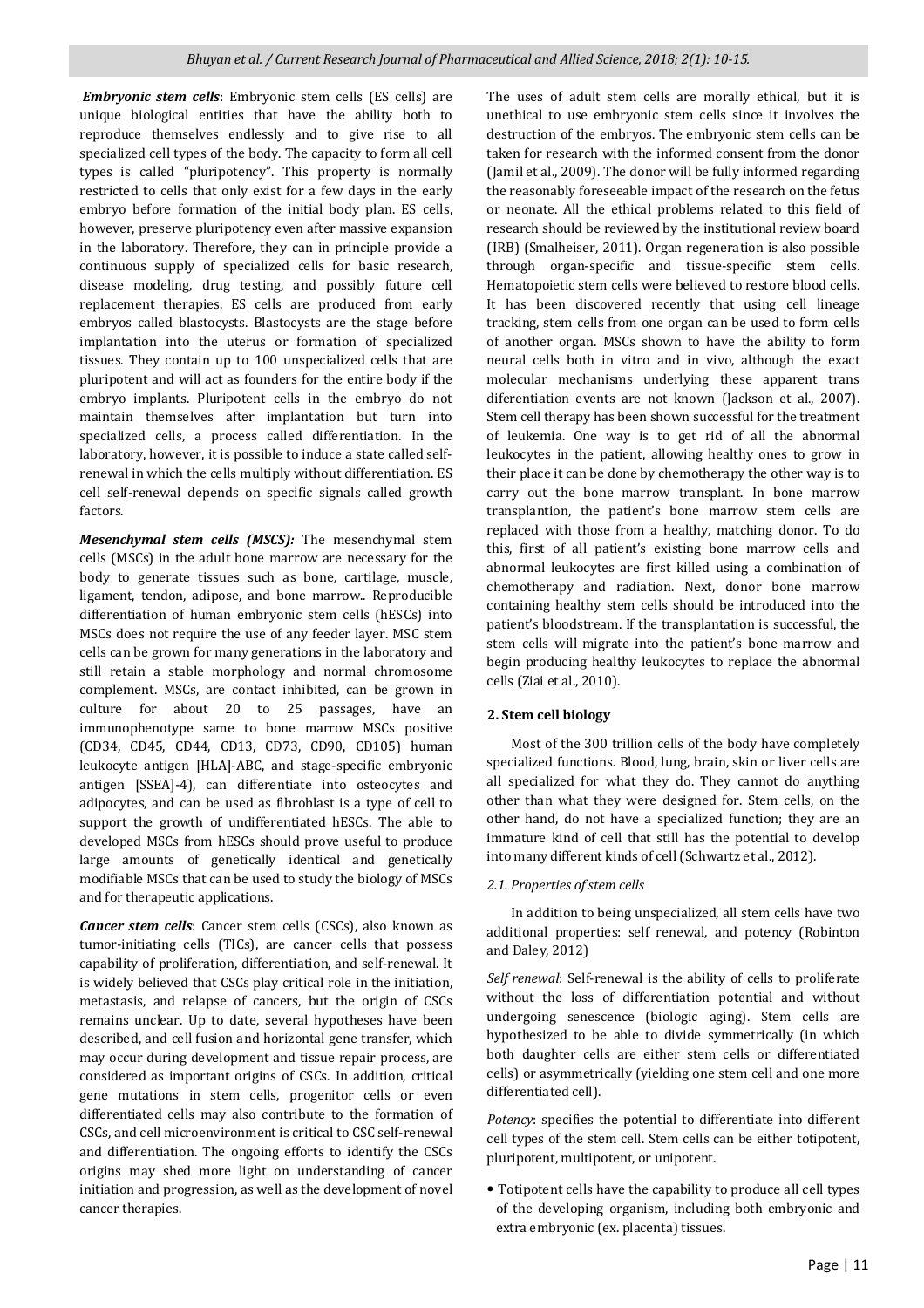- Pluripotent cells can only make cells of the embryo proper, but make all cells of the embryo including germ cells and cells from any of the germ layers. Therefore, they can make any cell of the body.
- Multipotent cells can only make cells within a given germ layer. For example, multipotent stem cells from a mesodermal tissue like the blood can make all the cells of the blood, but cannot make cells of a different germ layer such as neural cells (ectoderm) or liver cells (endoderm).
- Unipotent cells make cells of a single cell type. An example is a germ cell stem cell that makes the cells that mature to become egg or sperm, but not other cell types.

 The potency of cells is tied to the time of embryonic development of the organism. Cells that have totipotency arise from the first few cell divisions following fertilization of the egg. Pluripotent cells were thought to be limited to cells derived from either the inner cell mass of the blastocyst or nascent germ cells in the embryo. It is now known that pluripotent cells can arise from other cells types as well. In day 10 to 14 post-fertilization in the human, most stem cells are restricted to be either multipotent or unipotent.

### **3. Skin Stem Cells**

 Skin stem cells as well fall into the classification as somatic stem cells, however, due to the cellular heterogeneity of skin, various types of skin stem cells were found in past decades (Shi et al., 2006). Recently, significant advances have been made in identifying different types of skin stem cells with the aid of molecular tools. Subgroups of skin stem cells are listed as below.

#### *3.1. Epidermal stem cells*

 Most resided in the basal layer of epidermis, can derive into transient amplifying cells and terminal-differentiated epidermal cells (Suzuki and Senoo, 2012).

#### *3.2. Follicular stem cell*

 Located at the follicle bulge region, can derive into hair follicle epithelium, including outer root sheath, inner root sheath, and hair shaft. Specified cell markers are K15, CD34, Lgr5, Sox9, Lhx2, NFATC1, NFIB, K15, PHLDA1, CD200, K19, etc. (Liu et al., 2003)

#### *3.3. Melanocyte stem cells*

 Located at the follicle bulge region and hair germ. Specified cell markers are Dct, Sox, and Pax3 (Harries et al., 2013).

### *3.4. Sebaceous gland stem cells*

 Resided around sebaceous glands and infundibulum. The unique cell marker is Blimp1 (Horsley et al., 2006).

#### *3.5. Mesenchymal stem –cell- like cell*

 Located at dermis, might divide into Mesodermal derivatives and some neural cell types. Specified cell markers are CD70, CD90, and CD105 whereas negative for CD34 (Garzon et al., 2013).

#### *3.6. Neural progenitor cells*

 Located at the follicle dermal papillae, might divide into neural and glial lineages, shared similar cell markers as counterparts in other organs or tissues.

#### *3.7. Hematopoietic stem cells*

 Located at the follicle dermal papillae, might divide into erythroid and myeloid lineages, shared similar cell markers as counterparts in other organs or tissues.

 Among all these distinct skin stem cell subgroups, epidermal stem cells are the most deeply correlated to tissue repair and skin regeneration. Scientific reports supported that stem cells of epidermis are rare, infrequently dividing, and generate short-lived, rapidly dividing cells that carry out the regeneration of the epidermis. The same infrequently dividing stem cells of epidermis are assumed to be the major epidermal cell population responsible for repairing skin injury. Most epidermal stem cells reside in the basal layer of epidermis, some might also be found in the bulge region of the hair follicle and the base of the sebaceous glands (Watt et al., 2006). With the major advances of molecular biology, the role of small molecules involved in skin repairing has been well documented, examples the miRNAs. miRNAs are central regulators of gene expressions and are capable of tuning genes with either up regulation or down regulations. Therefore, miRNAs play key roles in various biological processes including cell survival, homeostasis, and differentiation. Several miRNAs were identified to be expressed exclusively in epidermal stem cells in animal models compared with other skin cells, including miR-200, miR-141, miR-429, miR-19 and miR-20 (Andl et al., 2006).

#### **4. Stem cell as implications for regenerative medicine**

 For the purposes of regenerative medicine, the ideal stem cells would be pluripotent stem cells (PSCs) or multipotent stem cells (MultSCs), which, ac cording to their definition, have a broad potential to differentiate into cells from all 3 germ layers (meso , ecto , and endoderm) in the case of PSCs or from 2 germ layers in the case of MultSCs (Ratajczak et al., 2012). Based on encouraging data in experimental animals, several types of stem cells isolated from embryonic and adult tissues hold a more or less justified promise for treating patients. Regenerative medicine is searching for stem cells that can be safely and efficiently employed for regenera tion of damaged solid organs (e.g., the heart, brain, or liver). Ideal for this purpose would be pluripotent stem cells, which, according to their definition, have broad potential to differentiate into all types of adult cells. Induced pluripotent stem cells (iPSCs), generated by genetic modification of adult somatic cells, are a more promising source. However, both iPSC and ESCs are associated with a risk of teratoma formation. At the same time, various types of more differentiated adult stem and progenitor cells derived from the bone marrow, umbilical cord blood, mobilized peripheral blood, or fat tissue are being employed in clinical trials to regenerate damaged solid organs. Researchers suggest that adult stem cells are crucial for all physiological tissue renewal and regeneration after injury or disease. Another theory says that the bone marrow cell injected secretes cytokines that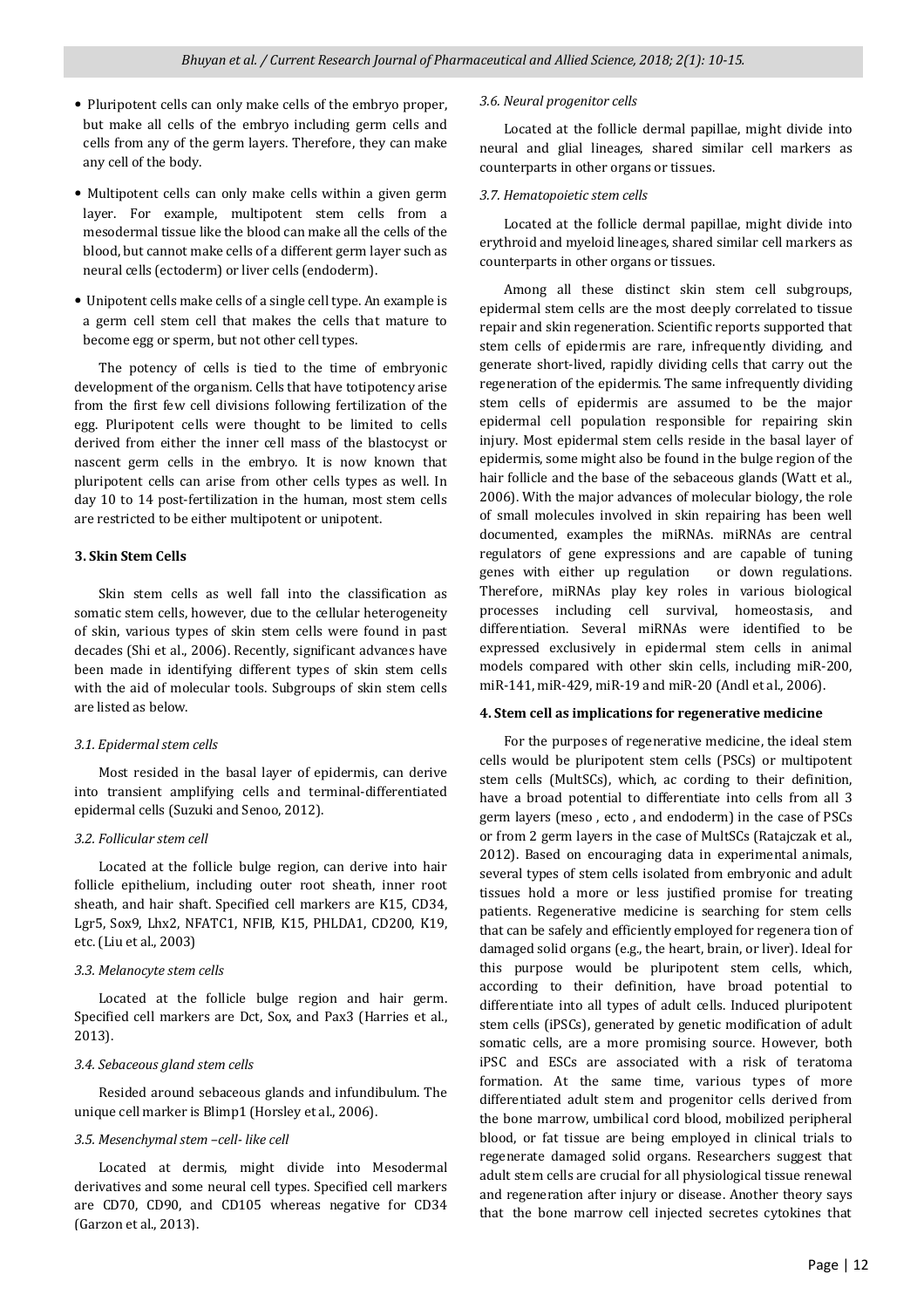promote angiogenesis and consequently, osteogenesis is induced on the necrotic area by increasing angiogenesis, suggesting that stem cells can heal necrotic tissue. Some study suggests that MSC showed a fibroblast-like morphology and can be differentiated in vitro into osteogenic lineages. Adult human stem cells have also been isolated or identified from human kidney, breast, pancreas, mesenchyme, liver and prostate. These stem cells can be used for regeneration treatment.

#### **5. Nanotechnology in stem cell research**

 Nanotechnology is manifested in efficacious nanobiomaterials, drug delivery systems, gene therapies, robotic-based diagnostics and surgical aids, nano biomedical devices, biological micro electromechanical systems (BioMEMS), among others. Stem cells research, also started drawing interest of biologists from the 1960's. Stem cells are distinguished from other cell types by their ability of indefinite proliferation and multilineage differentiation. Recent state of the art is driving biologists to translate their findings into clinical therapeutics. Efforts are made to prompt stem cells to grow into all body tissues under defined and reproducible conditions and assume characteristic 3-D morphologies. Stem cells breed optimism to find cures for degenerative disorders, cancer, and congenital abnormalities and radically transform management of these disorders.

#### *5.1 Nanotechnology for stem cells imaging and visualization*

 Some mammalian tissues can be restored to their original state after injury; however, most adult tissues can be repaired but not completely restored, as a natural process. For tissue regeneration to occur correctly (usually a lineage progenitor) sufficient number of cells needs to be produced and delivered to the right location at the right time. The potential for long lasting regeneration of the tissues remain within the stem cells and their ability to divide symmetrically and asymmetrically, determining cell fate. The existing imaging techniques can be divided into two major categories: electron microscopy imaging techniques and continuous imaging techniques.

# *5.2 Nanotechnology for genetic engineering and stem cell therapies*

 To completely understand stem cell biology, and make them suitable for tissue engineering and organ regeneration, it is necessary to genetically engineer (or manipulate or reprogram) them. This may be done with a view to generate patient-specific stem cells, make them pluripotent, for differentiation, proliferation, trans differentiation or dedifferentiation, induce expression of signaling factors, produce transgenic animals as models of diseases, upregulate or downregulate receptor molecules on surface, amongst others. For genetic manipulation, somatic cell nuclear transfer, cell fusion, and forced expression of genes are some of the techniques available. With the mapping of the human genome project, considerable amount of information on the genetic basis of disorders has become available (Kharlamov et al., 2010). Vectors are required since genetic elements like (DNA peptide nucleic acid or more importantly the siRNA) have to overcome many barriers before they can be integrated into gene expression machinery of the cell.

#### *5.3 Nanotechnology for creating stem cell niches*

 Stem-cell populations are established in 'niches' specific anatomic locations that regulate how they participate in tissue generation, maintenance and repair. The niche saves stem cells from depletion, while protecting the host from over exuberant stem-cell proliferation. It constitutes a basic unit of tissue physiology, integrating signals that mediate the balanced response of stem cells to the needs of organisms.

#### **6. Application of stem cells**

*6.1. In clinical cardiology***:** Cardiovascular disease continues to be one of the main causes of death worldwide, and despite improved outcomes of patients with acute myocardial infarction (AMI), the incidence of heart failure (HF) increases. Because AMI leads to a substantial and irreversible loss of cardiomyocytes, there is clearly a need for new therapies, which could restore the myocardial structure and function (Coulombe et al., 2014). Cell therapies have been used in patients with AMI, HF, refractory angina, as well as critical limb ischemia and claudication. In the past 13 years, numerous clinical studies have been performed, in particular in patients with AMI. Several types of cells were used, isolated either from the BM or adipose tissue. In the majority of trials, a heterogeneous population of mononuclear cells isolated by centrifugation was used, which consists of differentiated cells as well as HSCs and endothelial progenitor cells. Subsequently, some other populations of more purified BM stem cells have been employed in the clinic, such as CD34+CXCR4+ and CD133+ cells.

*6.2. In neurology***:** Brain damage (e.g., stroke) and spinal cord injury as well as several neurodegenerative disorders, including Parkinson disease, amyotrophic lateral sclerosis, and Alzheimer disease, are potential targets for stem cell therapies(Trounson et al.,2011) Several preclinical animal models indicate the feasibility of such treatments. Stroke is the third leading cause of death and disability in developed countries. Several clinical trials are currently registered to ameliorate the side effects of stroke using autologous HSCs, BM derived MSCs, and adipose tissue derived MSCs. Cells are injected into patients intracerebrally, intra-arterially, or intravenously.

*6.3. In ophthalmology:* Stem cell therapies for retinal disease are underway, and several clinical trials are recruiting patients to treat diseases such as age related macular degeneration, Stargardt disease, and retinitis pigmentosa, for which there are currently no curative treatments. In most of these trials, autologous BM derived HSCs are being employed, and a clinical trial has been initiated recently using patient derived VSELs. Age related macular degeneration and Stargardt disease are also potential targets for ESC derived retinal pigment epithelium cell lines, and stem cell based treatments have already been performed on patients (Ramsden et al.,2013).

*6.4. As a therapy for diabetes:* Stem cell provides the compelling need to develop novel therapies for diabetes mellitus. Human embryonic stem cells induced to form pancreatic β-cells could provide a replenishable supply of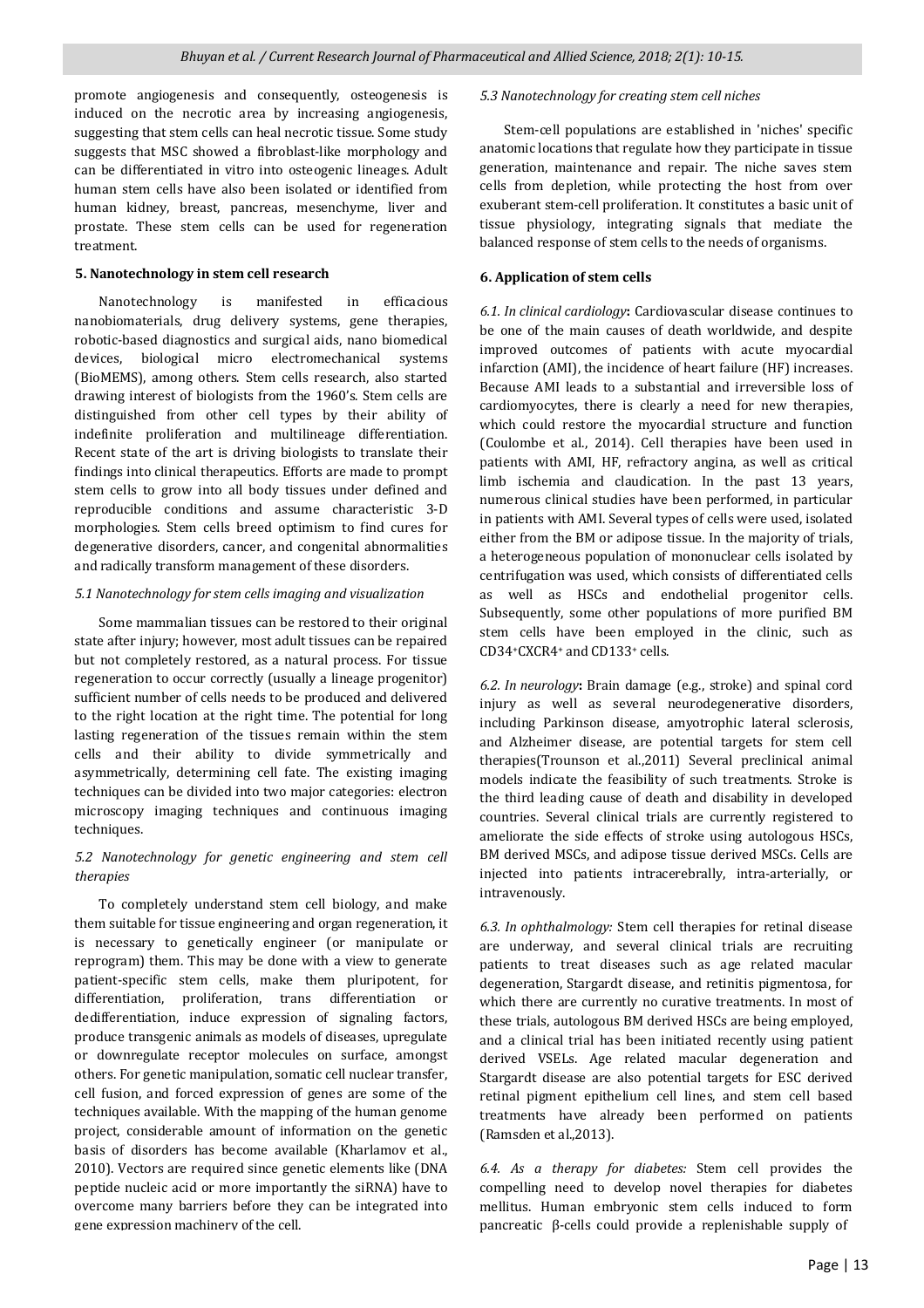tissue. Early studies on the spontaneous differentiation of mouse embryonic stem cells have laid the foundation for a more directed approach based on recapitulating the events that occur during the development of the pancreas in the mouse. A high yield of definitive endoderm has been achieved, and although β-like cells can be generated in a step-wise manner, the efficiency is still low and the final product is not fully differentiated. Future challenges include generating fully functional islet cells under Xeno-free and chemically defined conditions and circumventing the need for immunosuppressant. (Docherty et al.,2007)

# *6.5. Embryonic and adult stem cells in immunomodulatory aspects:*

 Now a day the immunomodulatory properties of mesenchymal stem cells have attracted interest. Mesenchymal stem cells have been shown to inhibit the proliferation of activated T-cells both in vitro and in vivo but to stimulate T-regulatory cell proliferation. Mesenchymal stem cells are also known to be weakly immunogenic and to exert immunosuppressive effects on B-cells, natural killer cells, dendritic cells and neutrophils through various mechanisms. Furthermore, intravenous administration of allogeneic mesenchymal stem cells has shown a marked suppression of host immune reactions in preclinical animal models of large-organ transplant rejection and in various autoimmuneand inflammatory-based diseases.

#### *6.6. Embryonic stem cells as a model to study human genetics*

 Human embryogenesis is one of the most exciting fields in biology and medicine. However, apart from the very early stages of pre implantation development, human embryos are in accessible for research and are limited to section studies of diseased aborted fetuses. One approach to overcome this obstacle is to use animal models usually mice, taking advantage of their well-defined genetics and reproductive characteristics. The use of mice as a model for human development has been justified by the observation that there is strong conservation throughout evolution of developmental processes and control genes. Moreover, the relative ease by which their genome can be genetically manipulated and used for the introduction of specific mutations by homologous recombination has made them extremely important for studying specific genes and pathways that are involved in embryonic development.

## *6.7. Applications of human embryonic stem cells in drug discovery*

 The isolation of human embryonic stem cells about a decade ago marked the birth of a new era in biomedical research. These pluripotent stem cells possess unique properties that make them exceptionally useful in a range of applications. Discussions about human stem cells are most often focused around the area of regenerative medicine and indeed, the possibility to apply these cells in cell replacement therapies is highly attractive. More imminent, however, is the employment of stem cell technologies for drug discovery and development. Novel improved in vitro models based on physiologically relevant human cells will result in better precision and more cost-effective assays ultimately leading to lower attrition rates and safe new drugs (Sartipy et al., 2007).

## *6.8. Mesenchymal stem cells and their therapeutic applications in neurodegenerative diseases*

 The contribution of stem cells to cure neurodegenerative diseases has been unraveled and explored extensively over the past few years. Beyond substitution of the lost neurons, stem cells act as immunomodulators and neuroprotectors. A large number of preclinical and a small number of clinical studies have shown beneficial outcomes in this context.

#### **7. Ethical consideration on stem cell research**

 Most of the ethical issues surrounding stem cell research involve embryonic stem cells because they are derived from fertilized embryos, which are subsequently destroyed in the research process. The embryos used for research, however, are not derived from eggs fertilized in a woman's body; rather they are fertilized *in vitro* in a fertilization clinic and donated for research purposes with informed consent of the donor or human fetal tissue following elective abortion (Triolo et al., 2010). NIH guidelines for stem cell therapy say that, embryonic stem cells can be derived from stem cells of an embryo only when the embryo is no longer needed for reproductive purposes. A written informed consent should be obtained from the donor, indicating the willingness of the donor to allow use of the embryo for human embryonic stem cell related research and therapy. No commercialization will be allowed. Guidelines have included even medical benefit of donation that in the future such cells might be used for the medical benefit of the person donating them. National Academy of Sciences (NAS) has given specific guidelines for the conduct of research on Human embryonic stem cells (hESC) (Gallagher and Holmes, 2011).

### **8. Conclusion**

 In conclusion, the controversy over human embryonic stem cell research still remains unsolved, but the potential of stem cell to treat the disease is most exciting. Unlocking stem cell potential still require much more continued research and one day it is going to be a common treatment for degenerative diseases. The future of stem cell research is indeed promising, yet scientific challenges must be overcome one-by one. In future, stem cells may be able to treat and possibly cure diseases for which there is no adequate therapy today. Clearly, the pace of research needs to be accelerated, and the funding for high quality projects assessing therapeutic benefit of stem cells increased. Furthermore, translational medicine approaches need to be incorporated more fully into stem cell research. Many human trials remain to be completed and it is hoped that the results of these will be as promising as the early studies. Early success in small, often poorly controlled studies makes the large placebo-controlled, fully blinded, multicentre studies all the more important. There are many reasons to be optimistic about stem cell therapy in the future, but a lot more research and investigation will be needed for success to be achieved in the clinic.

**Conflict of interest**: Authors report no conflict of interest.

### **References**

Andl T, Murchison EP, Liu F. The miRNA-processing enzyme dicer is essential for the morphogenesis and maintenance of hair follicles. Curr Biol. 2006; 16:104.